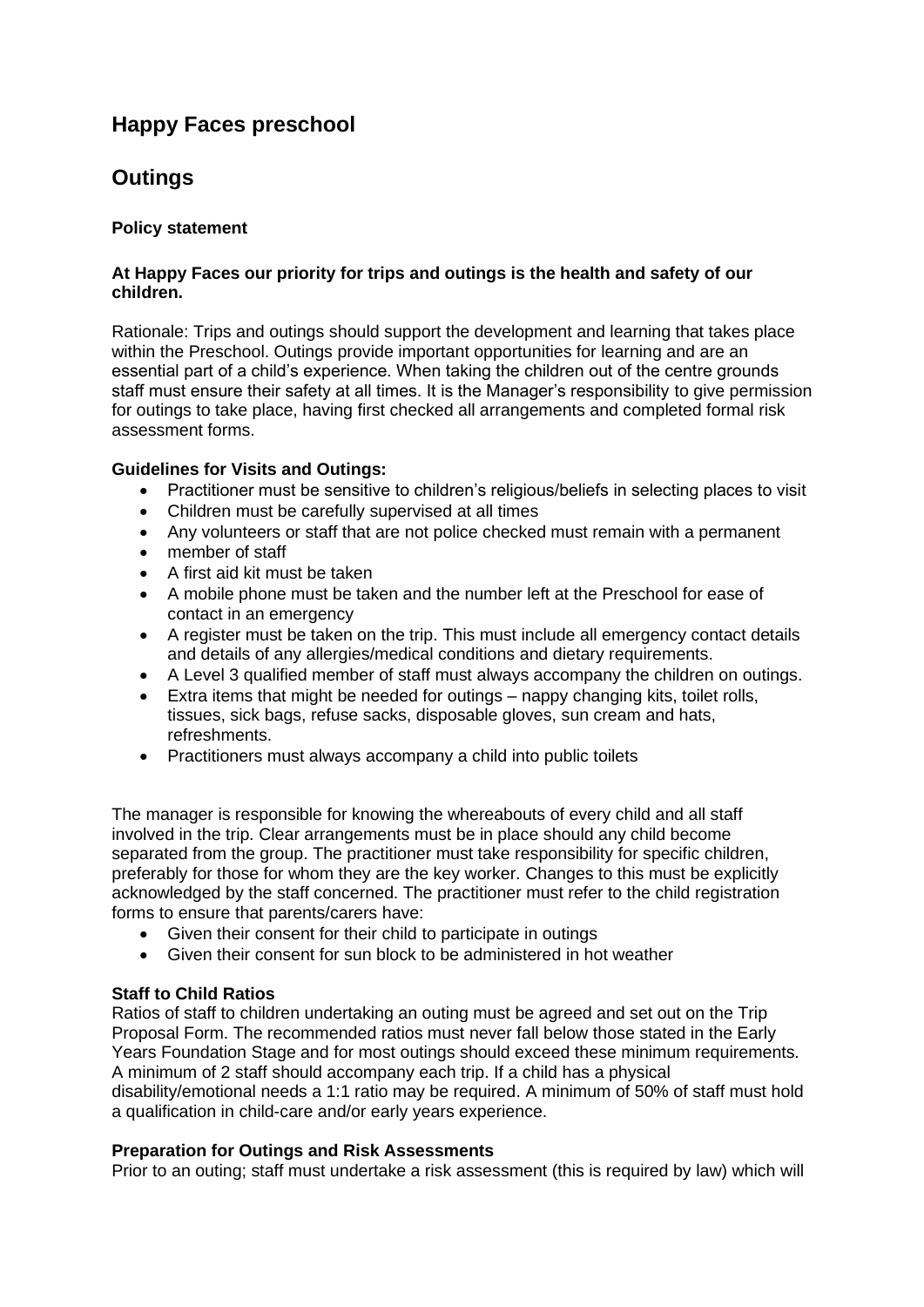include:

- Purpose of outing
- Destination, route and method of travel
- Children's individual needs, which should include their ability to be cooperative and comply with practitioners wishes in order to keep all children safe and free from harm.
- For local outings the risk assessment will assess the required adult: child ratio, to determine whether it is appropriate to exceed the normal ratio requirements.
- For full day trips a higher staffing ratio is required.

Parents/carers must be given full written details about the outing in advance before consent is given. This must include:

- Type of activity
- Date, time of departure and return
- Destination and method of transport
- Anything children are required to bring
- Costs
- Contact name and telephone number for emergencies

Parents should be encouraged to join outings and accompany their child. In such circumstances it is not necessary to include that child in the ratios assessment.

#### **In case of transport breakdown**

If the transport being used breaks down the Manager needs to be notified immediately. The children's safety and security are the prime considerations at all times. If a coach or minibus is used it must have appropriate seatbelts, harnesses and car seats. Staff must take responsibility for adjusting these to fit each child. Staff or private cars may not be used unless insured for that purpose. If using public transport, coaches or minibuses, staff should try to avoid peak travelling times. Routes and timetables must be checked in advance. Practitioners must be aware of danger points such as beginning and end of journeys, crossing roads, getting on and off transport. Where appropriate, ensure children and helpers are aware of road safety procedures.

## **Lost Children on Outings**

Regular head counts are carried out on children throughout the outing. (On long trips an hourly head count is done by the most senior member of staff)

In the unlikely event of a child going missing whilst on an outing the following procedure will be implemented immediately:

As soon as it is noticed that a child is missing, staff on the outing ask children to stand with their designated carer and carry out a headcount to ensure that no other child has gone astray. One staff member searches the immediate vicinity, but does not search

beyond that.

- The setting manager is contacted immediately (if not on the outing) and the incident is recorded.
- The setting manager contacts the police and reports the child as missing.
- The setting manager contacts the parent, who makes their way to the setting.
- Staff take the remaining children back to the setting.
- In an indoor venue, the staff contact the venue's security who will handle the search and contact the police if the child is not found.